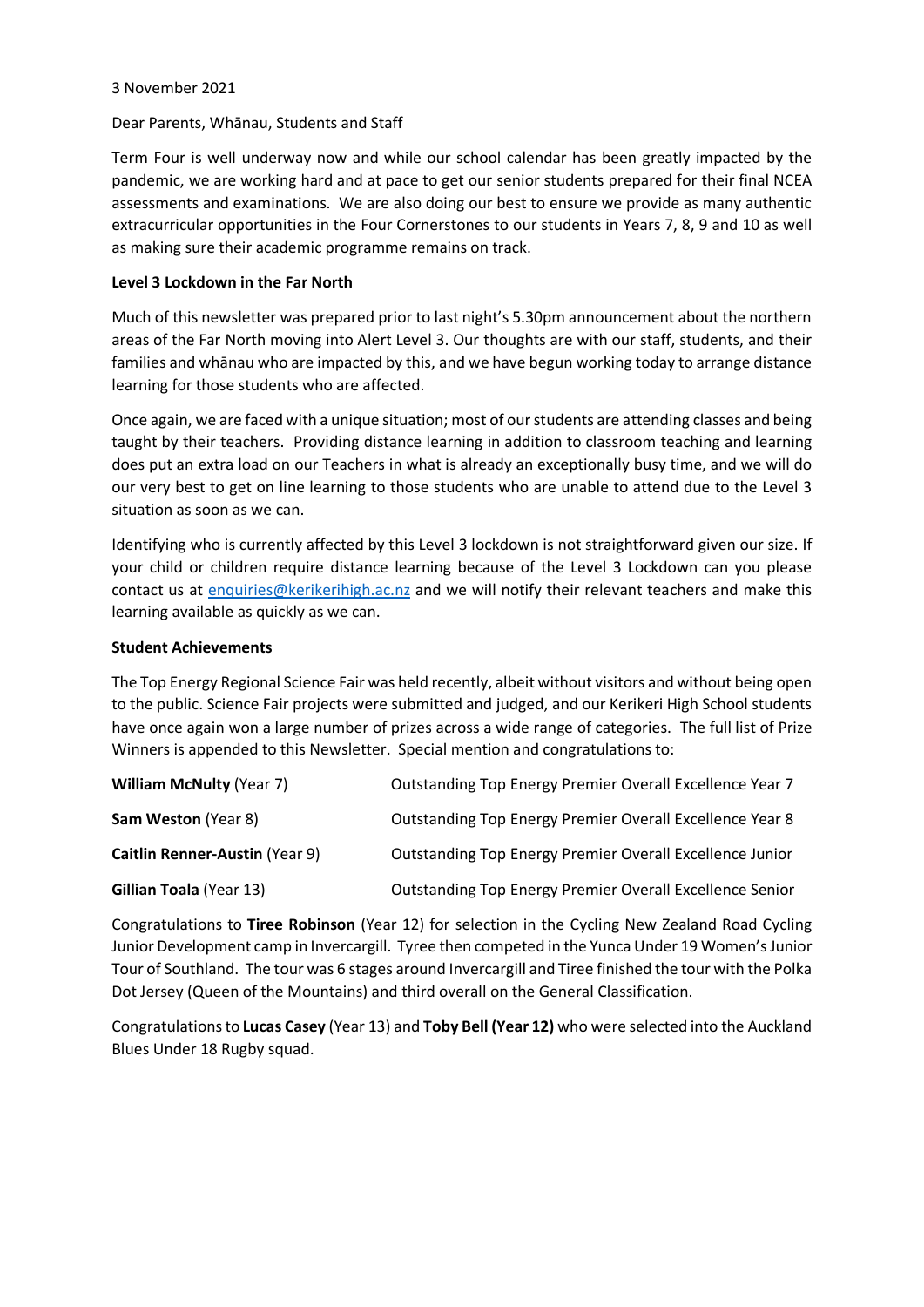Congratulations to the following students who took part and gained recognition in the Australasian Language Competition:

Level 1 Spanish

**Phoebe Williams** (Year 9), High Distinction in Reading and Distinction in Listening

**Braeden Leung** (Year 10) High Distinction in Reading,

**Izzy Robinson** (Year 10) and **Alice Fairhurst** (Year 9) Distinction in Reading and Listening,

**Ciara Andrews** (Year 10), **Emma Betts** (Year 10) and **Michelle Horsfall** (Year 9) Distinction in Reading

Level 3 Spanish

**Nimish Singh** (Year 13) High Distinction in Listening

Level 3 German

**Anika Green** (Year 13) Distinction in Reading and Listening

Congratulations to **Sky Gundry** (Year 12) who was successful in her grant to Tu Manawa Aotearoa Fund. She received \$10,000 to fund up to 8 girls for her Young Enterprise Scheme 'Sky's Surf School'. Sky will be using this money to help fund her surf programme and to purchase more boards for the girls she teaches to use.

# **Student Trustee on the Board of Trustees 2022**

All students in Years 9 – 13 were eligible to vote for the 2022 Student Trustee on the Kerikeri High School Board of Trustees. We had 5 excellent candidates standing and we commend each of them for putting themselves forward for this important role. Congratulations to our Student Trustee for 2022, **Jacob Fewtrell** (Year 12).

### **Prizegivings**

We are aware many of you will have been wondering about the implications of Covid for Senior Elite Prizegiving. Prizegiving as we have always known it, cannot happen in the current situation, and so we have a plan to share with you.

Our starting point has been to ask ourselves what we can do for our students to recognise and celebrate their achievements, rather than what we cannot do, bearing in mind we should not have more than 100 people in a bubble.

Students who receive Academic Excellence will have their Academic Excellence certificates sent home in the post and can enjoy their moment with their family and whānau.

Students who are awarded Cultural and Sporting Prizes, as well as the recipients of University Scholarships will be individually presented with their prize by the Principal in her office and have a formal photo taken to record that moment. We will email those photos to family and whānau.

Years 11, 12 and 13 Top Scholars will join the Prefects in the Auditorium (socially distanced appropriately) and be presented with their Awards, and we will also present the Community Study Awards at that time. We will conclude that process with the naming of our two most prestigious prizes, Proxime Accessit and Dux for 2021.

To enable this to happen we will not be able to have a wider audience unfortunately. The Year Level Deans for Years 11, 12 and 13, and the Senior Leadership Team will be present.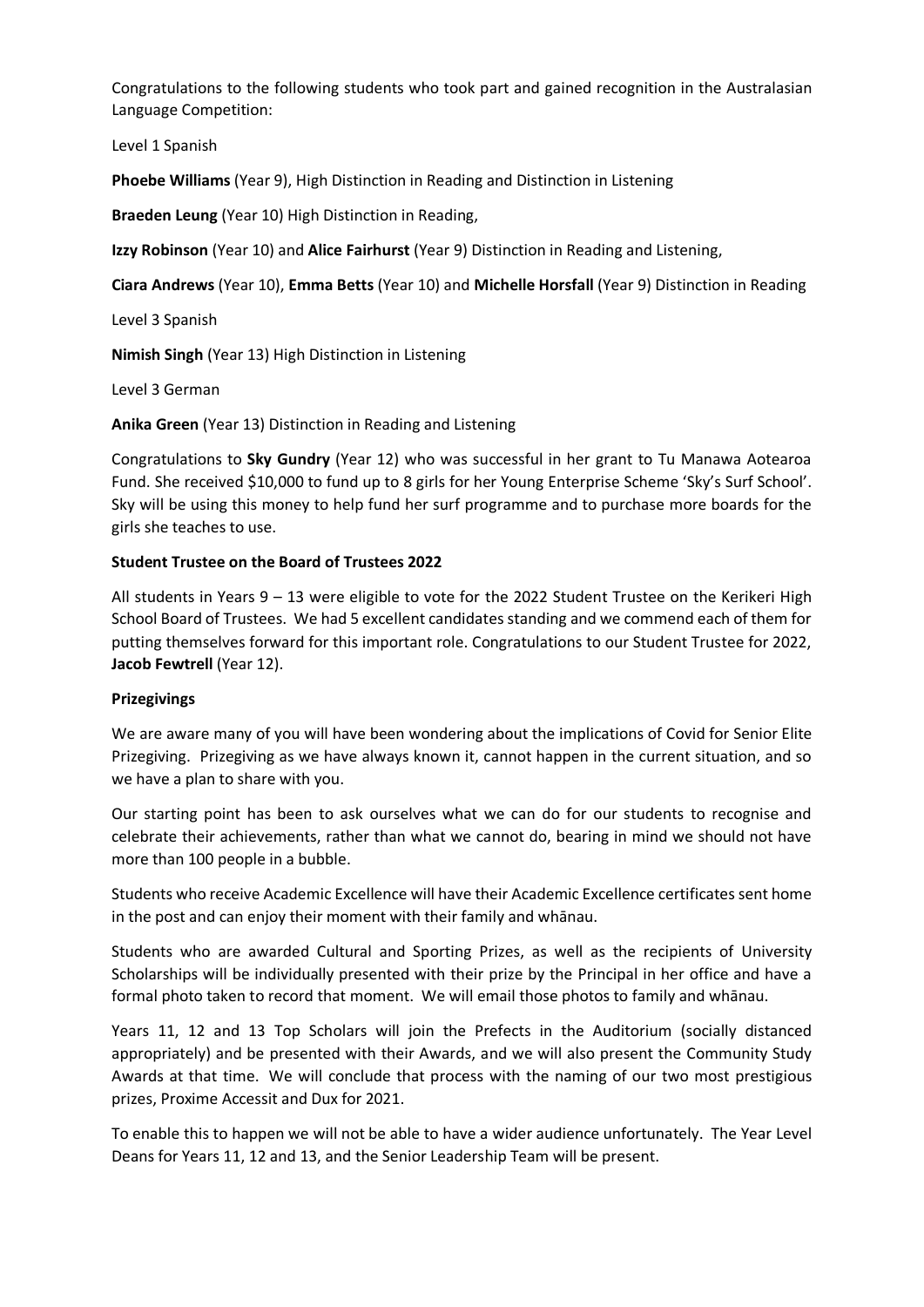Our Years 7 – 10 Junior Prizegivings at the end of the Term are also unable to proceed as normal. We are planning to recognise our top achievers across the Four Cornerstones in those junior year levels in a similar fashion to our seniors, with WAKA Awards for Attitude, and Academic Excellence prizes mailed home. Year 9 and 10 Top Scholar Awards will be awarded in a similar fashion to the Senior Top Scholars, and prizes for Sport and Cultural will be made individually by the Principal. We will keep you updated with our arrangements.

# **Vaccinations**

You will be aware of Government's decision that all staff and workers who may have contact with children and students in schools and kura must be fully vaccinated against COVID-19 by 1 January 2022. This measure has the support of education entities including the representative bodies of teachers and principals.

As the employer, we are responsible for ensuring the Government's Health Orders are put into practice.

The health and wellbeing of our students, staff, and everyone involved in the safe operation of our school is something we take very seriously. As with other diseases that many of us are vaccinated from (measles, meningitis, pneumonia, tetanus and polio), without vaccination we are at risk of serious illness, disability and in extreme cases, even death.

Because not everyone can be vaccinated – including very young babies, those who are seriously ill or have certain allergies – they depend on us to be vaccinated to ensure they are also safe from vaccinepreventable diseases. By getting vaccinated against COVID-19, we are protecting ourselves and protecting those around us.

By getting vaccinated, we're less likely to get sick from COVID-19, and we're also less likely to pass it on.

A large number of our teachers and staff have already chosen to vaccinate to protect themselves and their learners and whānau. We are working with the remainder of our team to ensure they have the information and support they need to get their first dose by 15 November and to be fully vaccinated for the New Year.

Many other countries, including Australia and the United States, have mandated that their education workforce be vaccinated to assist in the safe reopening of schools.

A fully vaccinated education workforce provides reassurance for parents and whānau that it's safe for their children and young people to attend school, and benefit from being with their friends and faceto-face learning with their teachers.

We appreciate all the efforts of parents and whānau to keep children and young people safe and engaged in their learning.

We will continue to update you with the latest public health and other information as it becomes available.

### **NSSSSA Events cancelled for Term 4**

Unsurprisingly we have been advised that all Northland Secondary School Sport for the remainder of Term 4 has been cancelled due to the impact of Covid 19. This advice was received shortly after we were advised that all New Zealand Secondary School regional sport was also cancelled for Term 4.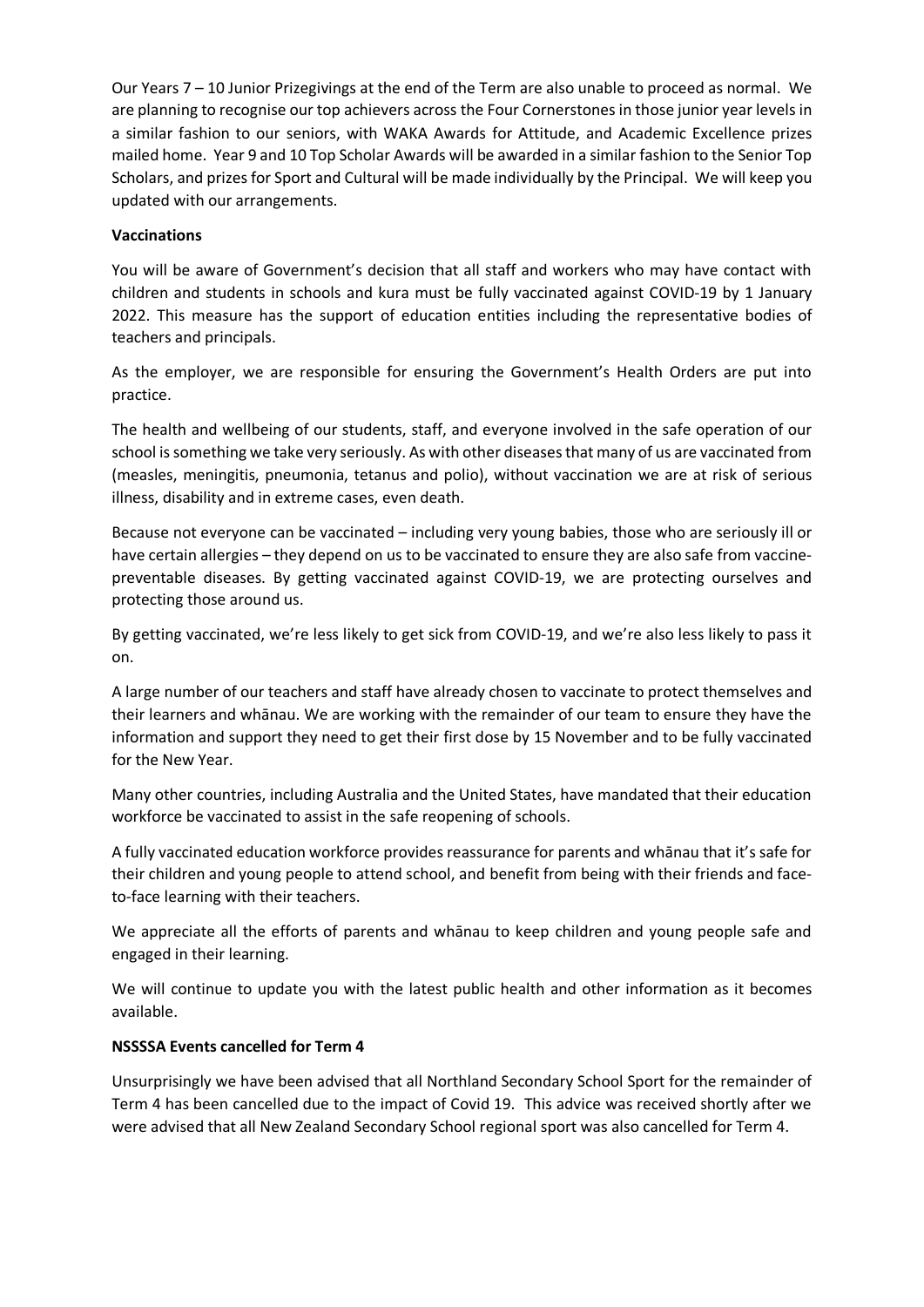Our Sport Department are commended for the opportunities they are providing for our students to experience sport throughout the remainder of Term 4 'in house' here at school, to compensate for the loss of inter school sport:

11<sup>th</sup> Nov Fast 5 Netball 7 & 8

12<sup>th</sup> Nov Fast 5 Netball 9 & 10

 $16<sup>th</sup>$  Nov Junior Girls Cricket 7 – 10

18<sup>th</sup> Nov Touch 7 & 8

 $24<sup>th</sup>$  Nov Tennis Doubles 7 – 10

25<sup>th</sup> Nov Touch 9 & 10

26<sup>th</sup> Nov Outdoor Volleyball 7 & 8

29<sup>th</sup> Nov Athletics 7 & 8

1st Dec Croquet 9 & 10

3rd Dec Outdoor Volleyball 9 & 10

### **Year 13 Graduates Dinner**

Sadly, our Annual Year 13 Graduates Dinner has also been cancelled for this year because of the Covid pandemic. We know our Year 13 students will be disappointed about this as it is a much-loved event as they conclude their time with us.

#### **Solar Power Project**

We are excited and proud to share with you that our new Solar Power project has come to fruition, with installation of solar power panels on the roof of the Business, Enterprise and Social Science building happening currently. More panels are being added to the roof of the Gymnasium over the coming weeks.

The 178.88kW PV Solar System, by SuperPower will produce an estimated 209,918 kWh of power in its first year of production.

Once installed and operating, Kerikeri High School will be the owners of the largest solar power system of any Primary or Secondary School in New Zealand, generating up to 43% of our electricity.

Historically Kerikeri has been amongst the towns of New Zealand with the highest sunshine hours per year. Given that the school is open during sunshine hours the School is ideally suited to generating and using solar power.

This is an exciting and innovative initiative for our school. Kerikeri pays the highest price for power of any town or city in New Zealand, more than 34% above the national average and with prices increasing locally by at least 4% annually. The financial savings for the school over the coming years will therefore be significant and are estimated to be about \$1,385,000.00 over the next 25 years.

Over the 25-year life span of the system, the use of solar power at Kerikeri High school will reduce carbon emissions by an estimated 675 tonnes.